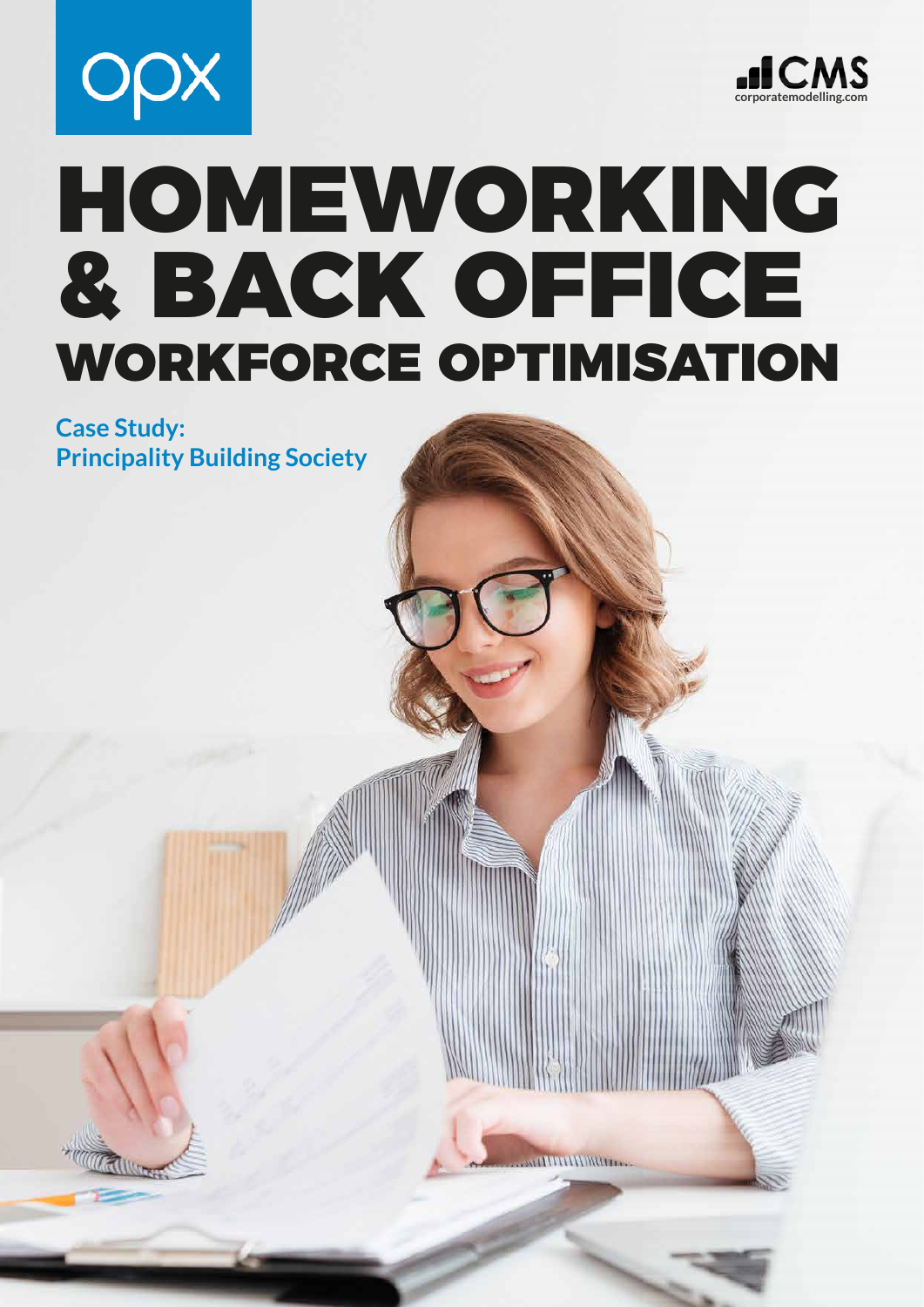## ABOUT PRINCIPALITY

- **• 6th largest UK building society with over 70 branches and agencies in Wales and the Borders**
- **• A mutual building society, owned by and run for the benefit of 500,000 members**
- **• Over 160 years' experience**
- **• Taking care of over £10 billion of customers' assets**

### Key Requirements and Challenges

The business was engaged in a major long-term program of digital transformation, organisational restructuring and upgrading some core operational IT platforms.

Part of this included the requirement to improve efficiency, quality, metrics and flexibility by using the potential for operational processing capacity in branches.

This capacity emerged at times of the day when customer facing staff were less busy due to fluctuations in customer demand.

Principality also wanted to utilise spare capacity in the front office contact centre to carry out back office processing tasks.

#### The Solution

The OPX platform from Corporate Modelling was selected and a pre-roll out pilot commenced in January 2020.

This involved a restricted set of key processes with a limited number of 12 branches and about 75 staff members at branch head office, and contact centre.

Page 2 Corporate Modelling Services Ltd. Services Ltd. Services Ltd. Services Ltd. Services Ltd. Services Ltd.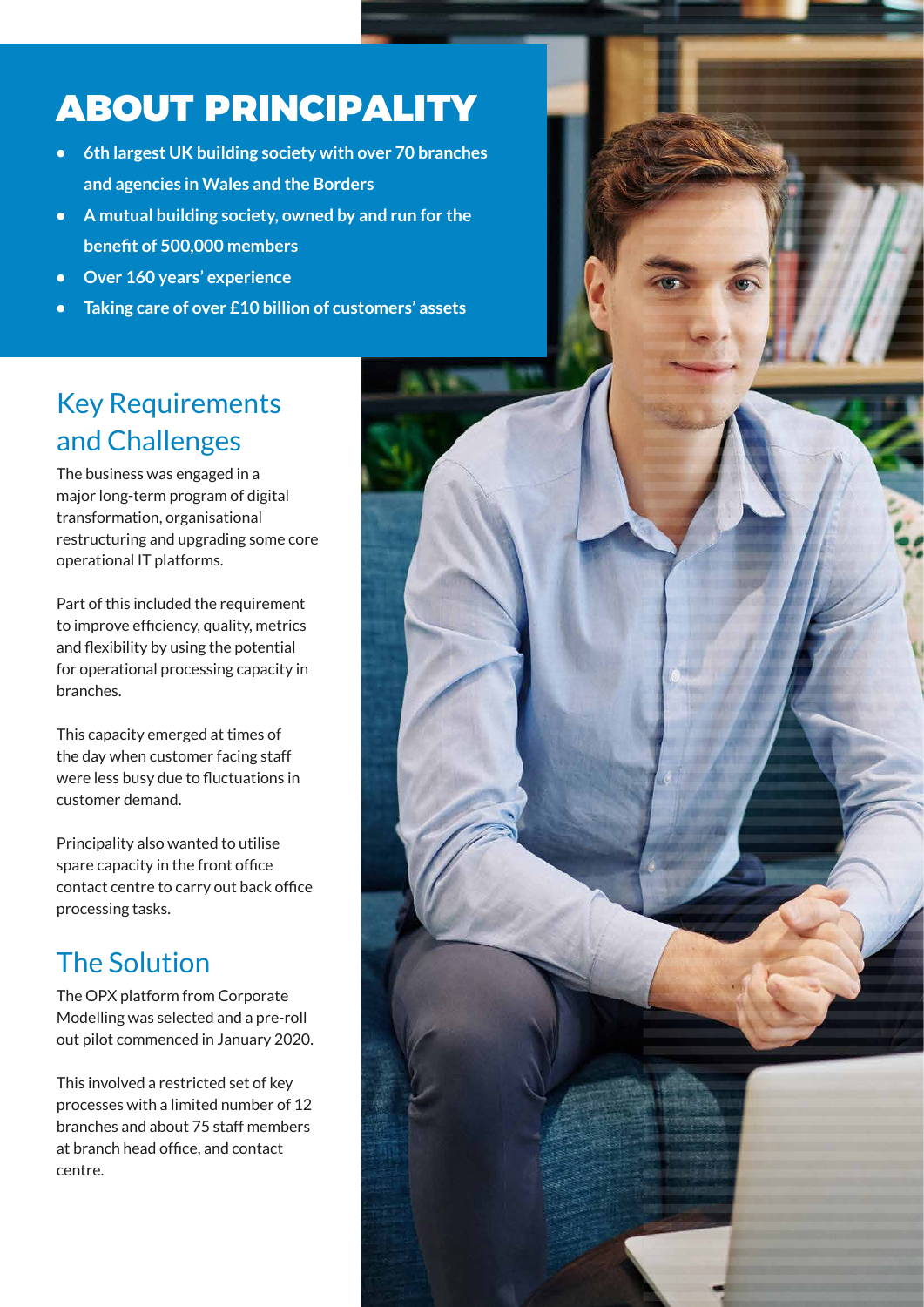#### COVID 19 PANDEMIC IMPACT

As the increasingly serious pandemic outlook for the population and workplaces emerged through February and early March 2020, there was a reappraisal of how useful OPX could prove to be.

The pilot was quickly expanded to include over 50 branches and 300+ staff. Most importantly the use of OPX to support high levels of homeworking for head office and branch staff enabled operational continuity from lockdown on 23 March.

This meant high quality customer service continued to be delivered and also staff working from home (or a mix of home and office) could do their operational processing work effectively even though team leaders and managers also worked remotely from various locations.

The OPX platform offers a wide range of useful tools such as smart work allocation to maximise efficiency of available staff by using the core '**Get Next**' application.

This was supplemented by two further tools:

- **• Scriptflow** which supports contact centre staff in performing skilled back office processing.
- **• Email Gateway** which automatically analyses the content of e-mail customer service requests (including other digital channels). It then allocates these to the correct work queues for processing which is faster and more efficient than staff triaging on a case by case basis.